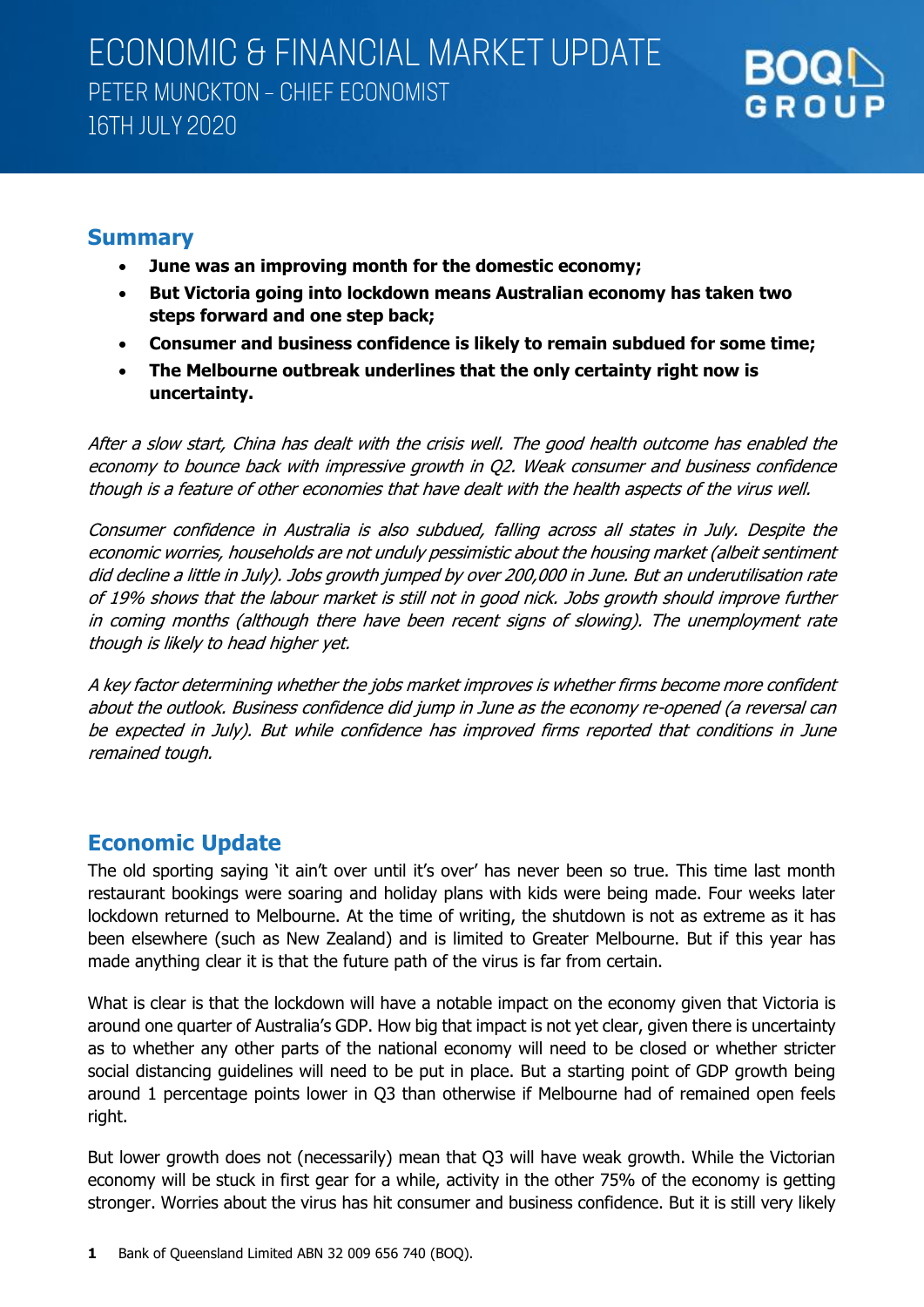

that there will be a substantial increase in GDP growth in the September quarter. The big proviso is that Sydney does not get put in lockdown in coming weeks. And as Victoria (hopefully) opens up from mid-August the economy should gain momentum entering into the final quarter of the year (unless of course there is shutdown elsewhere).

#### **International**

The global economy has always been important for Australia. But if anything now its importance is currently elevated. Not only is it a key input into the outlook for our GDP growth it also provides an indication of how different economies have been impacted by the virus.

In Europe (apart from Sweden) most countries have gone for a suppression strategy (although it took some countries such as the UK longer to go down that path). Having largely got the virus under control, the European economy is opening up (including travel but not with all countries). Most European countries introduced wage subsidy schemes with an explicit aim to reduce unemployment. Many have also implemented aggressive fiscal support. This is less the case with countries such as Italy and Spain that have huge government debt burdens (although it is likely that they will receive substantial EU grants later this year).

There has been no political agreement in the US about the economic/health tradeoff. The result has been a mis-mash of outcomes. Many parts of the US prioritised the economy but are now having to again shutdown substantial parts of their recreation and food services industries because of the stress on their health systems. The US Government provided households with a substantial cash handout that has supported consumer spending over recent months. But it has not provided employers with any incentive to maintain employment. The result is a very high unemployment rate. And the risk is that the longer the unemployment rate is high, the longer it will stay high.

In many respects the issues are even graver in many Emerging Markets. Most have less ability to shut down their economy, are far more reliant on tourism and have governments that do not have the firepower to support the economy. The result is that many emerging economies have weak economic growth, rising unemployment and high COVID cases. The good news is that many of these countries have a relatively young populations that has so far kept a cap on mortality rates. But they have no choice but to live with the virus.

After a slow start, China has dealt with the crisis well. China has minimised the spread of subsequent outbreaks by implementing quick localised shutdowns. The good health outcomes has enabled the economy to bounce back impressively. After a very weak March quarter, the economy rose by over 11% in Q2. But while factories are humming (industrial production is up almost 5% over the year to June) consumers remain cautious (retail sales fell almost 2% over the same time). High levels of Government spending will be needed for a while.

Weak consumer and business confidence is a feature of other economies that have dealt with the health aspects of the virus well (New Zealand, Taiwan, Korea and Japan). Worry about potential virus flare-ups is probably part of the reason. But ongoing uncertainty about the economy and the jobs market is the bigger issue.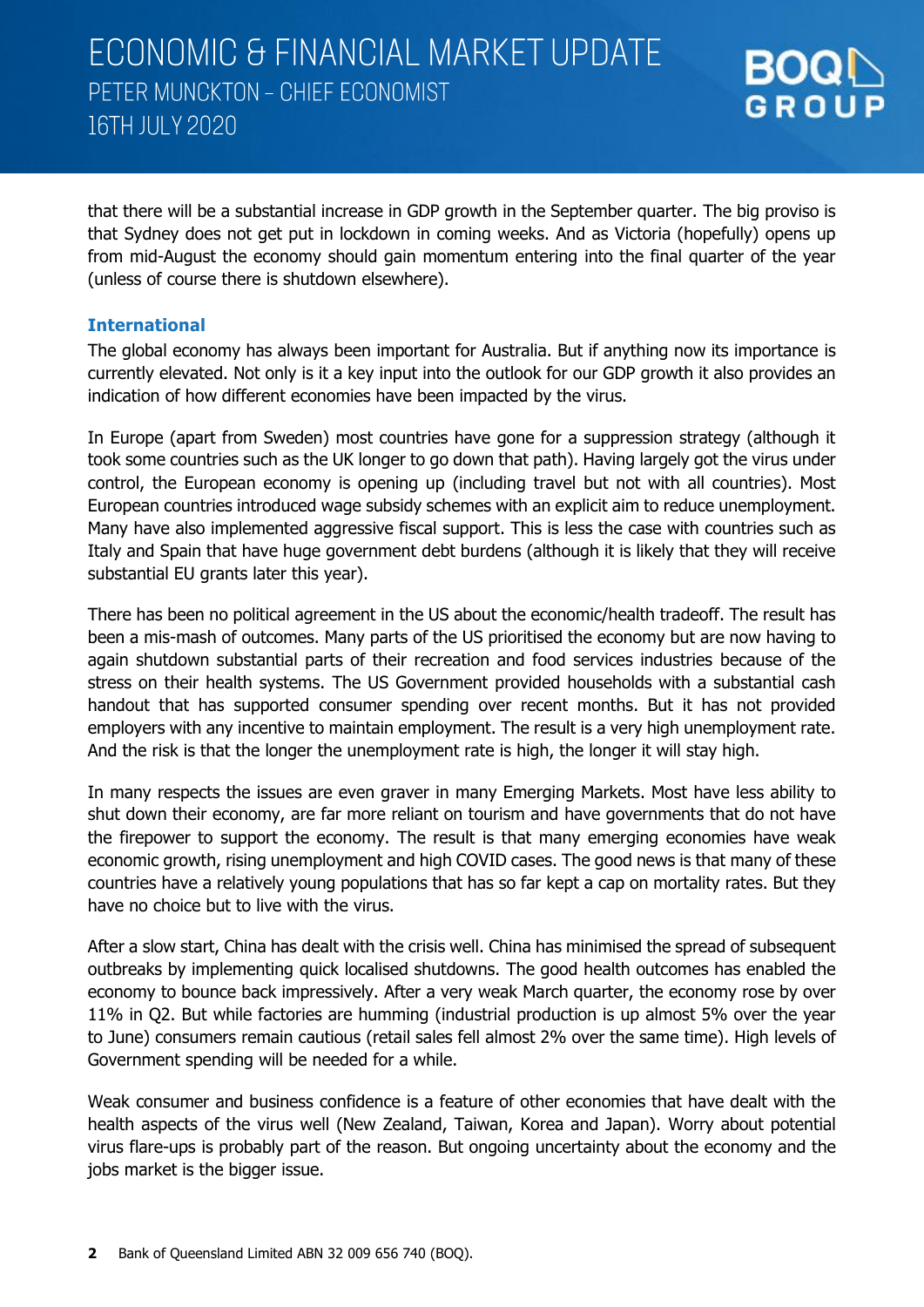# GROUP



#### **Domestic**

Despite the recent outbreak Australia has (so far) been seen to have handled the outbreak well. Despite this consumer confidence is subdued. Confidence fell across all states in July (the survey is conducted early in the month), most likely a result of the COVID outbreak. Younger consumers became more confident while older ones became more worried in the month. This probably reflects that a lot of younger workers got a job over June, while the reappearance of COVID is a greater worry to the old.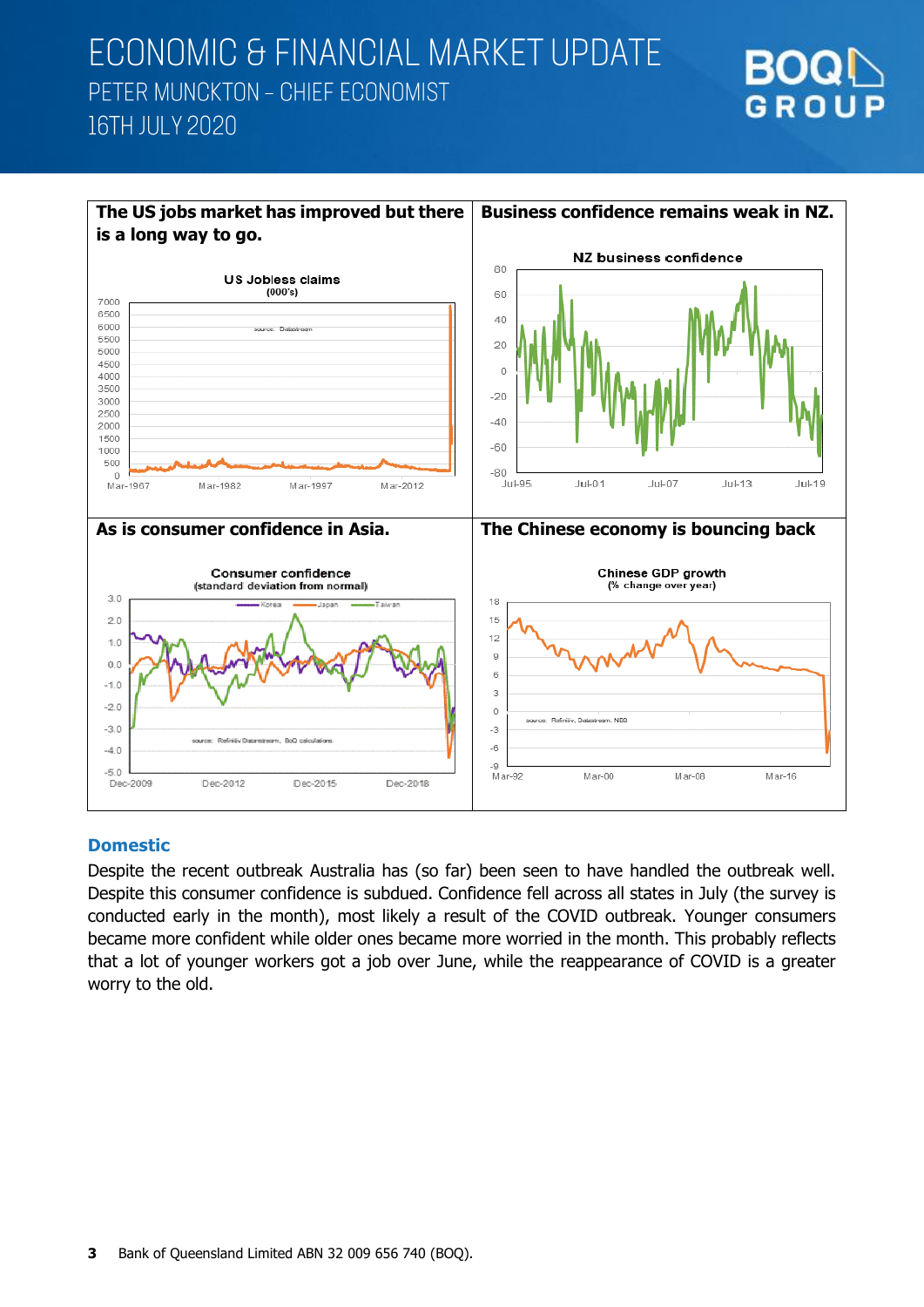



Despite the economic worries, households are not unduly pessimistic about the housing market (albeit sentiment did decline a little in July). Views about housing are mixed between regions. Sentiment about housing is weakest in the two most popular states, reflecting the reappearance of COVID and that they have the highest priced markets. By contrast, an improving economy and better affordability is aiding sentiment in WA and Queensland. This is particularly the case with first home buyers.

One of the key factors for the property market (and wider economy) is the jobs market. Consumer concerns about unemployment have risen a little over recent months. But they remain below the sort of levels seen during previous recessions or during the GFC.

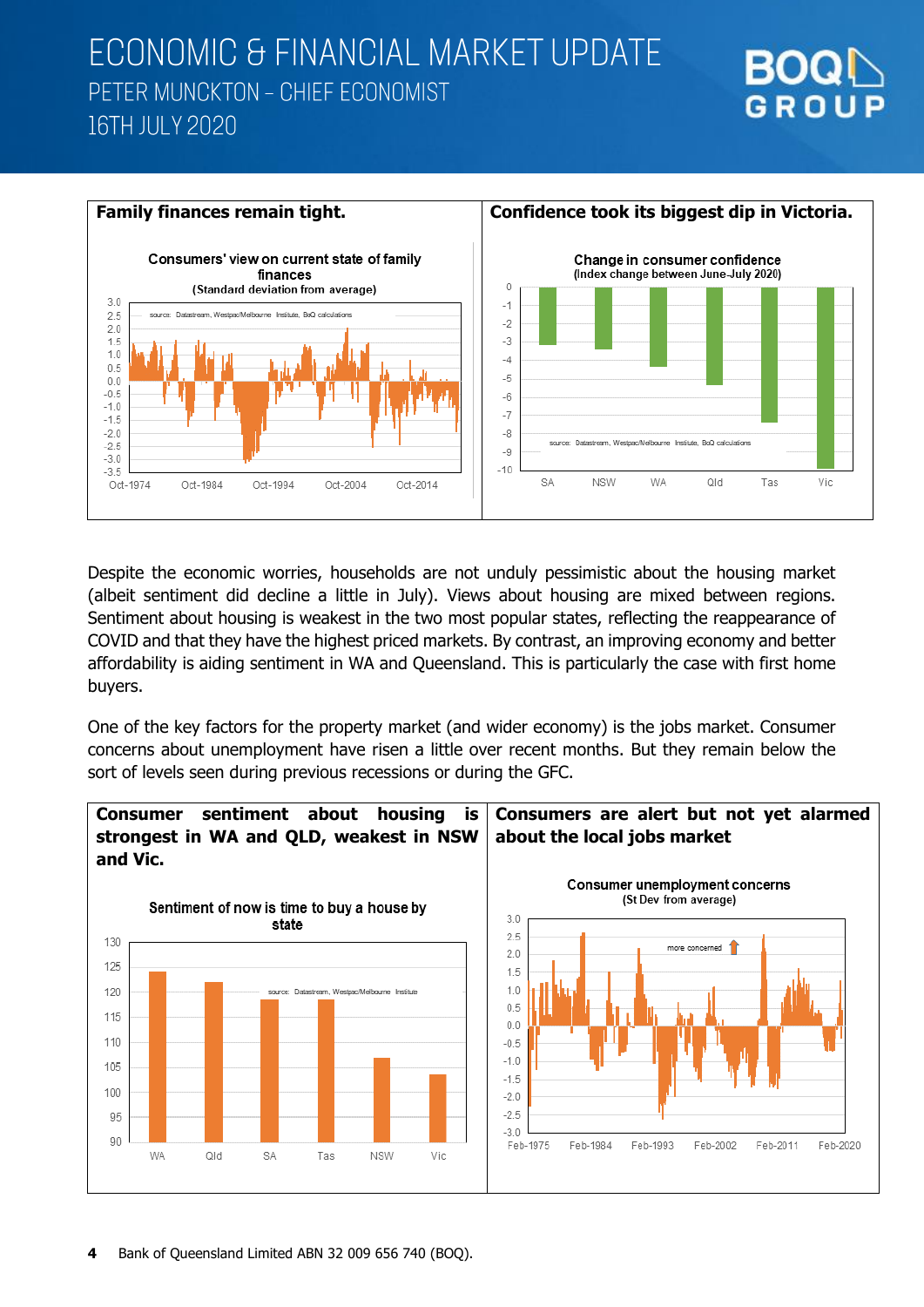GROUP

And their relative lack of concern remains despite the jobs market not being in great nick. Yes, jobs growth jumped by over 200,000 in June. The unemployment rate went up but that could be put down to more people re-entering the labour force. But the underutilisation rate remains a sky-high 19% (despite falling in June). And while the unemployment rate is 'only' 7.4% that is the highest rate in over 20 years. The participation rate remains almost 2 percentage points below where it was in March.

Employment conditions are tougher in Western Australia and South Australia, ironically two of the states that have handled the virus the best. State unemployment rate is lowest in NSW, Tasmania and Victoria, the states that entered the downturn in the best shape (the lowest unemployment rates in June were in the two territories).

Jobs growth should improve further in coming months (although there has been some recent signs of slowing). The unemployment rate though is likely go higher yet. The participation rate will rise as more jobs attracts more people back into the workforce to look for a job. Victoria is likely to have the weakest economy over the next 1-2 years and potentially the highest unemployment rate.